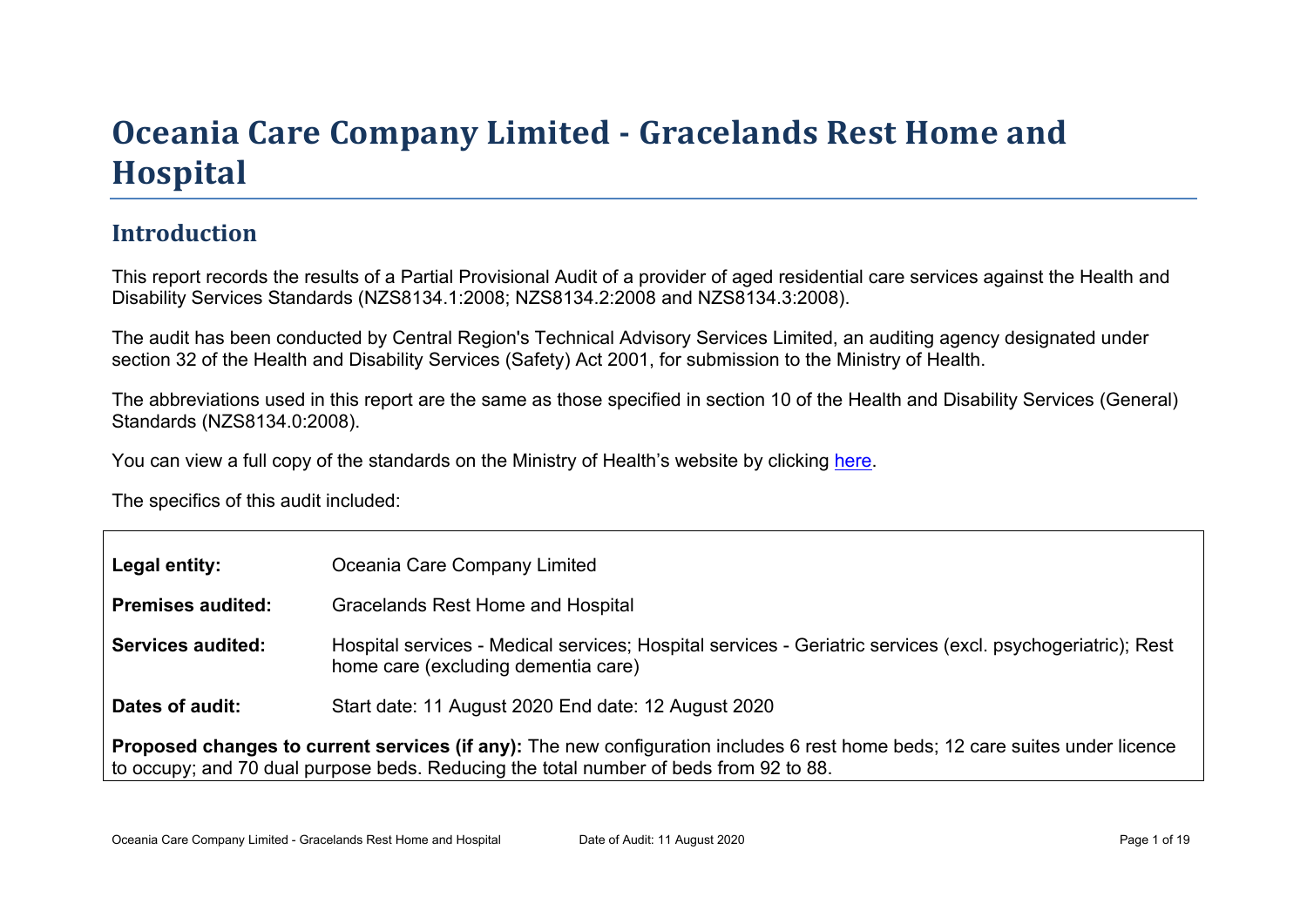Hospital/rest home dual service beds will reduce by 4 beds from 86 to 82. Rest home only beds remain at 6.

**Total beds occupied across all premises included in the audit on the first day of the audit:** 76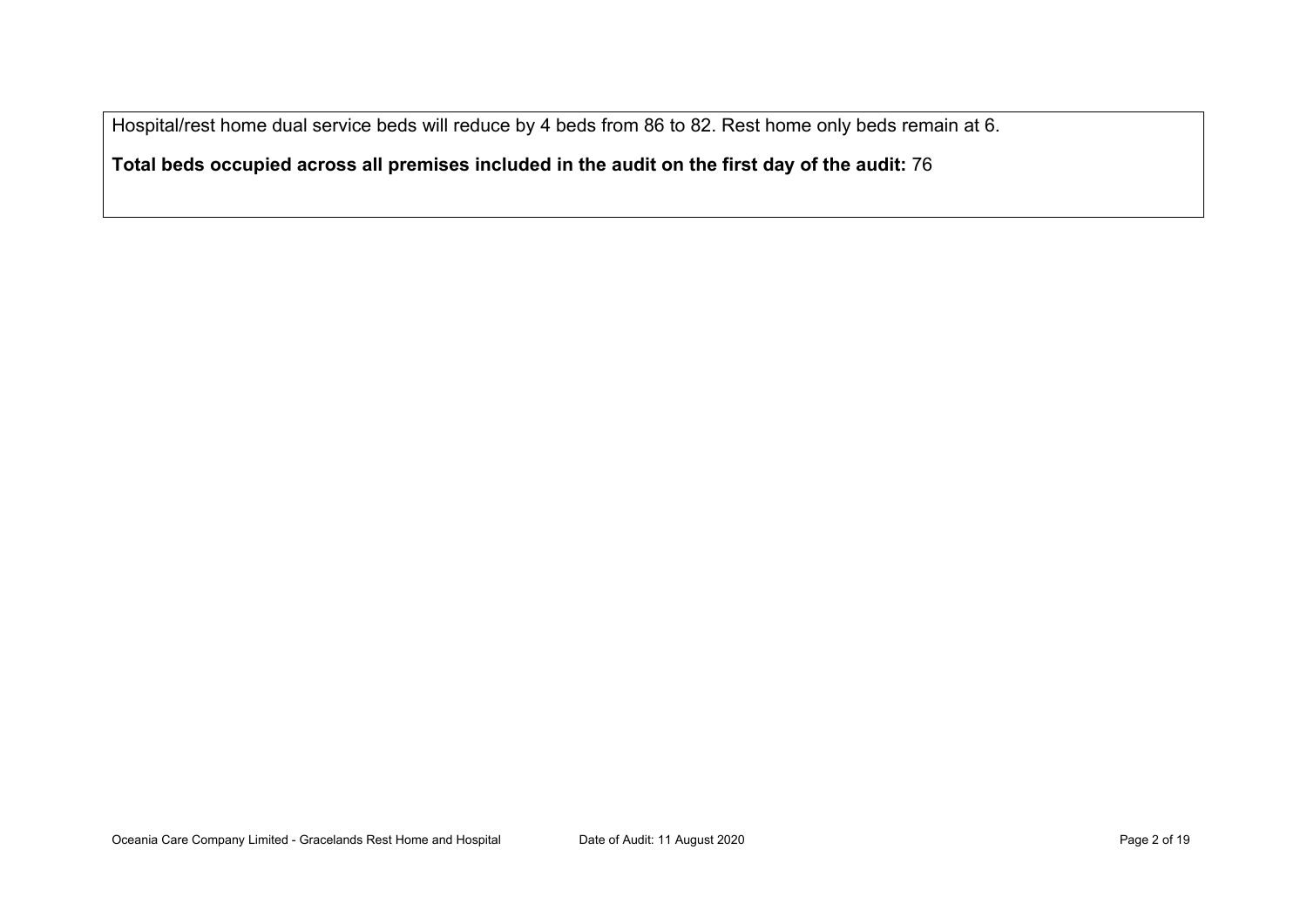# **Executive summary of the audit**

## **Introduction**

This section contains a summary of the auditors' findings for this audit. The information is grouped into the six outcome areas contained within the Health and Disability Services Standards:

- consumer rights
- organisational management
- continuum of service delivery (the provision of services)
- safe and appropriate environment
- restraint minimisation and safe practice
- infection prevention and control.

#### **General overview of the audit**

Gracelands Rest Home and Hospital is part of Oceania Healthcare Limited. Occupancy on the first day of the audit was, 76 residents at rest home and hospital levels of care.

This partial provisional audit was undertaken to establish the level of preparedness to provide services in a reconfigured facility with a reduction in total beds from 92 to 88. This includes 12 new licence to occupy beds. The facility has available beds to accommodate all current residents and no resident has been displaced throughout the reconfiguration.

This partial provisional audit was conducted against the required subset of the Health and Disability Service Standards and the facility's contract with the district health board. The audit process included the review of policies and procedures, review of staff files, observations and interviews with management, residents, family and staff.

The previous requirement for improvement relating to medicine management has been implemented.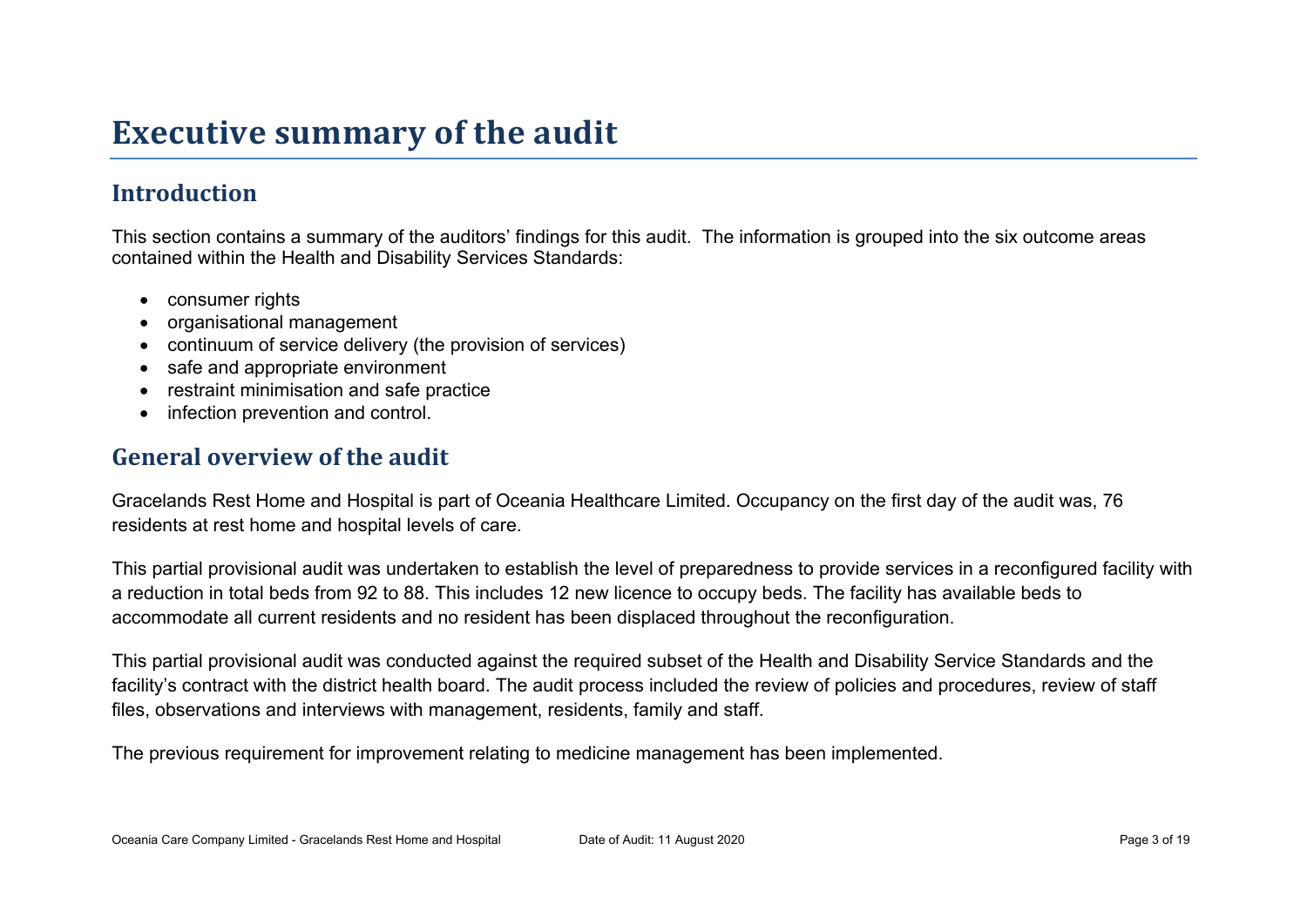All standards relating to this partial provisional audit are fully attained and confirmed no additional services are required to support the 12 care suites within the facility.

#### **Consumer rights**

Not Audited.

### **Organisational management**

Oceania Healthcare Limited is the governing body for the services provided at Gracelands Rest Home and Hospital. The mission, vision and values of the organisation are documented and communicated to residents, families and staff.

The business and care manager has been in the role for approximately six years. The business and care manager is supported by a clinical manager, the regional clinical and quality manager and Oceania national support office staff. The clinical manager is a registered nurse and is responsible for clinical management and oversight.

A review of staff files and training records confirmed that policies and procedures to guide human resource management are implemented. Recruitment and employment practices are in line with legislative requirements. Orientation and induction of new staff occurs. Registration with professional bodies is verified annually for all staff who require these. The staff training plan is implemented, and in-service education is provided for all staff. Training includes mandatory topics around clinical service delivery. Staff competency is routinely assessed.

There is a documented rationale based on best practice for determining staffing levels and skill mix in order to provide safe service delivery. Staffing levels meet resident needs across the facility. Registered nurses are on duty twenty-four hours a day, seven days a week and are supported by adequate levels of care and allied health staff. The reduction of four residents' rooms for the configuration of the twelve care suites does not require additional staff and will be able to be managed with existing staff numbers and skill mix.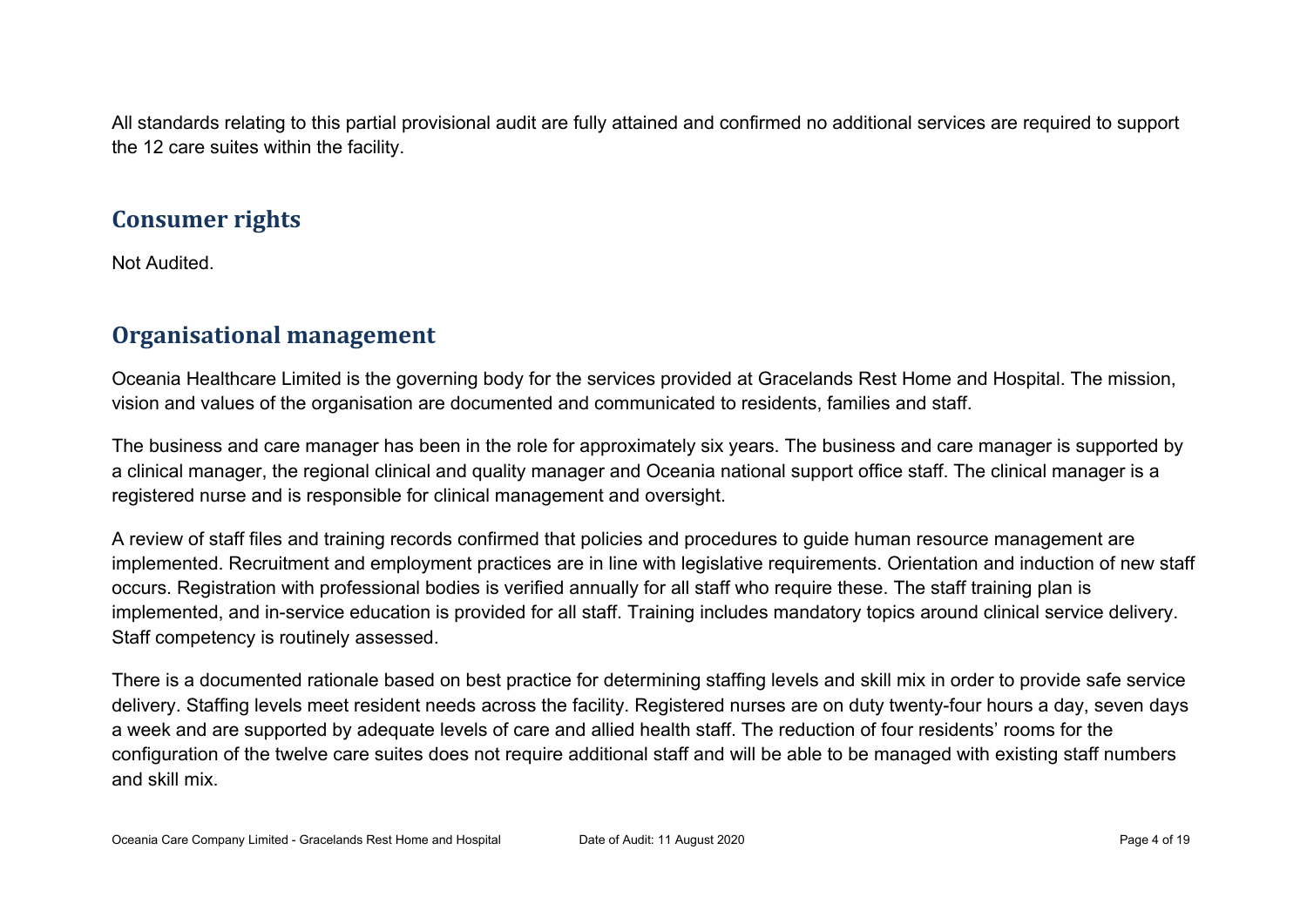### **Continuum of service delivery**

Medication policies and practice are in line with legislation, protocols, and guidelines. Registered nurses, enrolled nurses and senior health care assistants are responsible for the administration of medicines and complete annual education and competencies.

All meals are prepared on-site. Residents individual food preferences, dislikes and dietary requirements are catered for.

#### **Safe and appropriate environment**

The new 12 licence to occupy care suites did not require a certificate for public use issued by the city council and the internal alterations are included in the building warrant of fitness that was current on audit days. There is an existing fire evacuation scheme for the care suites, with six-monthly trial evacuations being conducted.

A planned, preventative and reactive maintenance programme is in place that complies with legislation and includes equipment and electrical checks.

The new residents' accommodation is in studios care suites and one-bedroom care suites. All care suites have ensuite bathrooms. The care suites are spacious enough to allow for resident care and ease of movement for residents, staff and visitors. All hospital residents' rooms are spacious and allow for staff assisting with a hoist as well as the resident using aids when required. There are six rooms for residents who are assessed as requiring rest home level of care.

There are several lounges and dining areas. The service has external areas providing seating and shade for all residents. There is a monitored call bell system for residents to summon help when needed in all resident areas. Security systems are in place to ensure resident and staff safety.

Policies and procedures are in place for cleaning and waste management. Staff receive training to ensure the safe handling of waste and hazardous substances. There are appropriate sluice facilities, cleaning and safe storage of chemicals and equipment. Staff use protective equipment and clothing.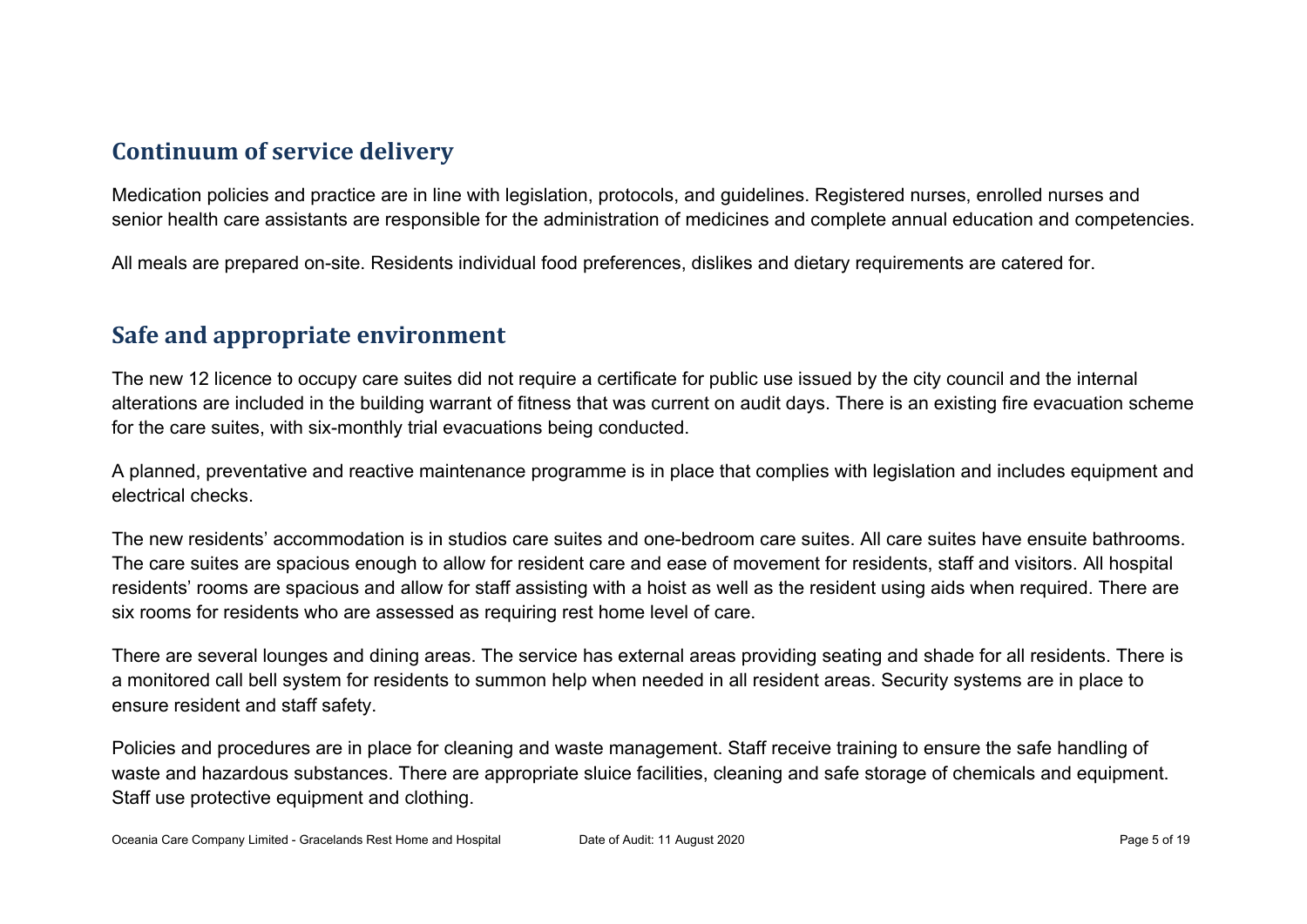Laundry services are undertaken off-site. Cleaning and laundry services are monitored through the internal audit programme.

#### **Restraint minimisation and safe practice**

Not Audited.

## **Infection prevention and control**

There is an infection prevention and control programme in place suitable for the size and nature of the service. There is a senior registered nurse responsible for the coordination of the programme. The service provides an environment which minimises the risk of infections to residents, staff and visitors.

Infection control education is provided as part of orientation and as part of the ongoing in-service training programme. Staff were observed adhering to good practice principles around infection control.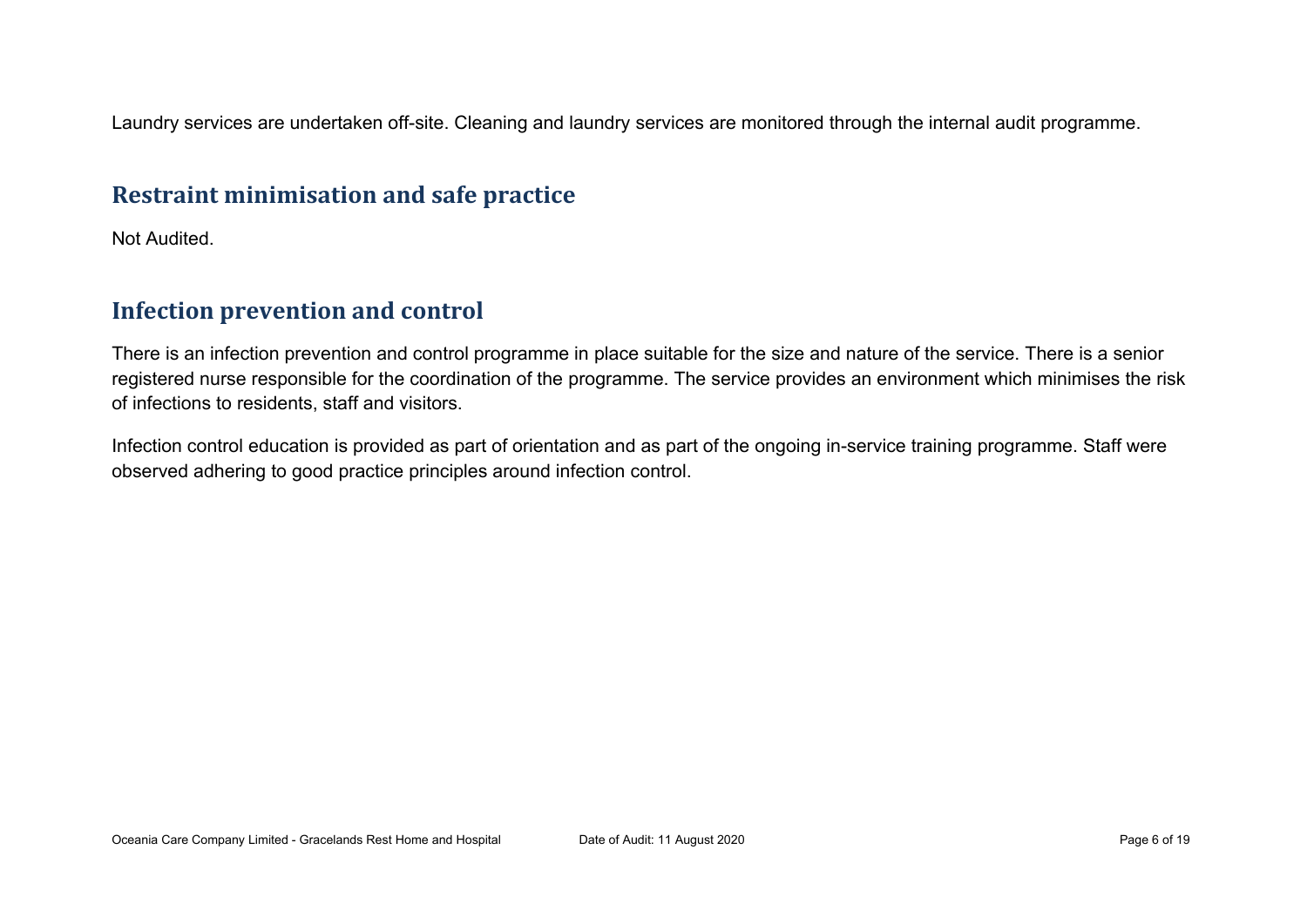# **Summary of attainment**

The following table summarises the number of standards and criteria audited and the ratings they were awarded.

| <b>Attainment</b><br>Rating | Continuous<br>Improvement<br>(CI) | <b>Fully Attained</b><br>(FA) | Partially<br><b>Attained</b><br><b>Negligible Risk</b><br>(PA Negligible) | <b>Partially</b><br><b>Attained Low</b><br><b>Risk</b><br>(PA Low) | <b>Partially</b><br><b>Attained</b><br><b>Moderate Risk</b><br>(PA Moderate) | <b>Partially</b><br><b>Attained High</b><br><b>Risk</b><br>(PA High) | <b>Partially</b><br><b>Attained Critical</b><br><b>Risk</b><br>(PA Critical) |
|-----------------------------|-----------------------------------|-------------------------------|---------------------------------------------------------------------------|--------------------------------------------------------------------|------------------------------------------------------------------------------|----------------------------------------------------------------------|------------------------------------------------------------------------------|
| <b>Standards</b>            |                                   | 15                            |                                                                           |                                                                    |                                                                              |                                                                      |                                                                              |
| <b>Criteria</b>             |                                   | 35                            |                                                                           |                                                                    |                                                                              |                                                                      |                                                                              |

| <b>Attainment</b><br>Rating | Unattained<br><b>Negligible Risk</b><br>(UA Negligible) | <b>Unattained Low</b><br><b>Risk</b><br>(UA Low) | Unattained<br><b>Moderate Risk</b><br>(UA Moderate) | <b>Unattained High</b><br><b>Risk</b><br>(UA High) | Unattained<br><b>Critical Risk</b><br>(UA Critical) |
|-----------------------------|---------------------------------------------------------|--------------------------------------------------|-----------------------------------------------------|----------------------------------------------------|-----------------------------------------------------|
| <b>Standards</b>            |                                                         |                                                  |                                                     |                                                    |                                                     |
| Criteria                    |                                                         |                                                  |                                                     |                                                    |                                                     |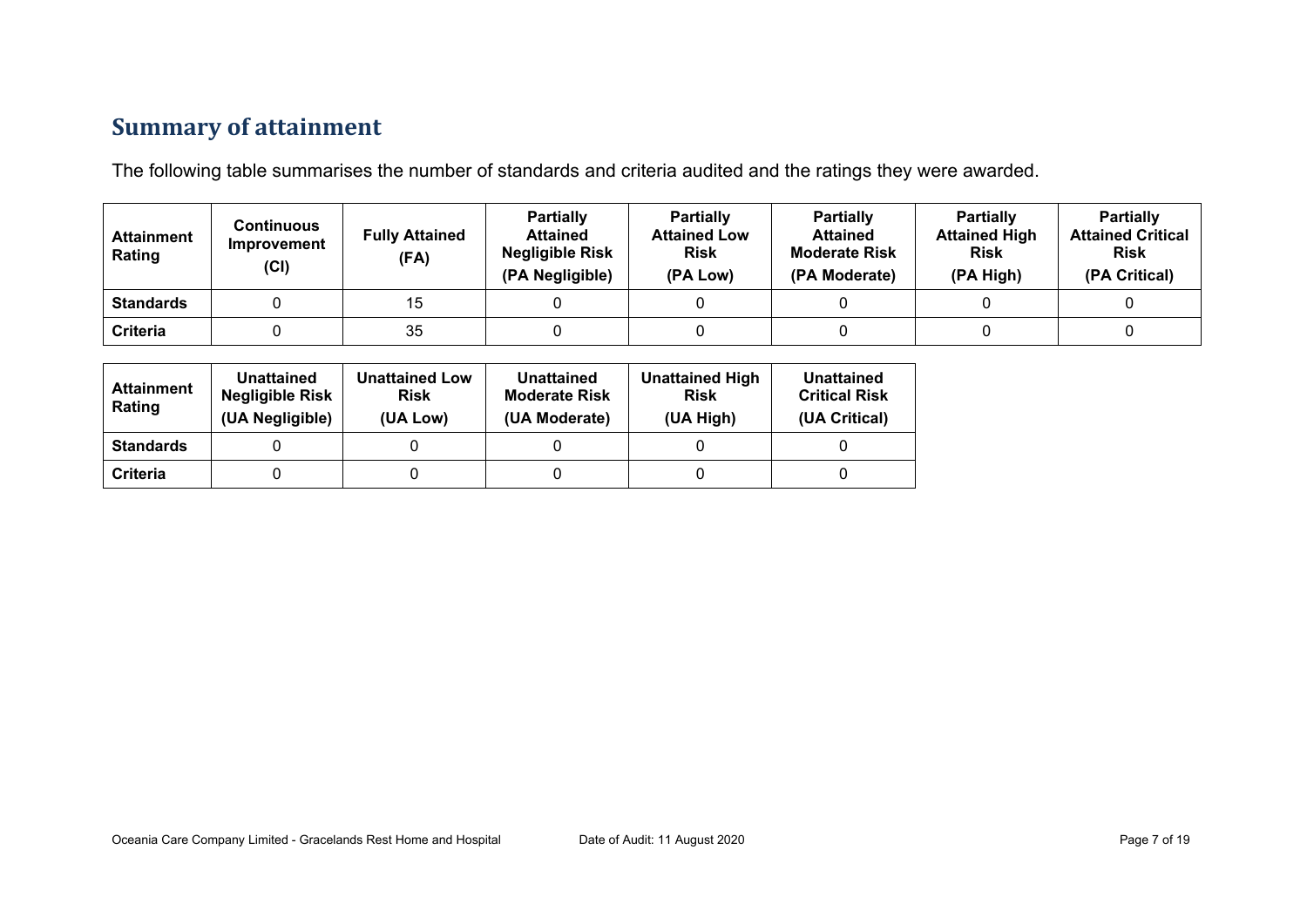# Attainment against the Health and Disability Ser vices Standar ds

The following table contains the results of all the standards assessed by the auditors at this audit. Depending on the services they provide, not all standards are relevant to all providers and not all standards are assessed at every audit.

Please note that Standard 1.3.3: Service Provision Requirements has been removed from this report, as it includes information specific to the healthcare of individual residents. Any corrective actions required relating to this standard, as a result of this audit. are retained and displayed in the next section.

For more information on the standards, please click [here](http://www.health.govt.nz/our-work/regulation-health-and-disability-system/certification-health-care-services/health-and-disability-services-standards).

For more information on the different types of audits and what they cover please click [here.](http://www.health.govt.nz/your-health/services-and-support/health-care-services/services-older-people/rest-home-certification-and-audits)

| Standard with desired outcome                                                                                                                                    | Attainment<br>Rating | <b>Audit Evidence</b>                                                                                                                                                                                                                                                                                                                                                           |
|------------------------------------------------------------------------------------------------------------------------------------------------------------------|----------------------|---------------------------------------------------------------------------------------------------------------------------------------------------------------------------------------------------------------------------------------------------------------------------------------------------------------------------------------------------------------------------------|
| Standard 1.2.1: Governance<br>The governing body of the organisation ensures<br>services are planned, coordinated, and appropriate to<br>the needs of consumers. | FA                   | Gracelands Rest Home and Hospital (Gracelands) is part of Oceania Healthcare<br>Limited (Oceania). The organisation has values, goals and a mission statement in<br>place. Interview with the business and care manager (BCM) confirmed these are<br>communicated to residents, staff and families through information in booklets and<br>in staff orientation/training.        |
|                                                                                                                                                                  |                      | The BCM is supported by a clinical manager (CM) and the regional clinical quality<br>manager (CQM). The BCM has been in this position for approximately six years.                                                                                                                                                                                                              |
|                                                                                                                                                                  |                      | The clinical care at the facility is overseen by the CM. The CM is a registered<br>nurse (RN) and has been in this position for approximately one year. This<br>appointment has been communicated to HealthCERT and the district health board<br>(DHB). The CMs previous experience has been at this facility, as a RN and a<br>charge nurse (CN) for approximately five years. |
|                                                                                                                                                                  |                      | The service is currently certified to provide aged related residential care (ARRC)<br>rest home and hospital levels of care, long term support - chronic health<br>conditions; respite and day care contracts. There were no residents at the facility<br>on audit days under respite and day care and long-term support for chronic health<br>conditions contracts.            |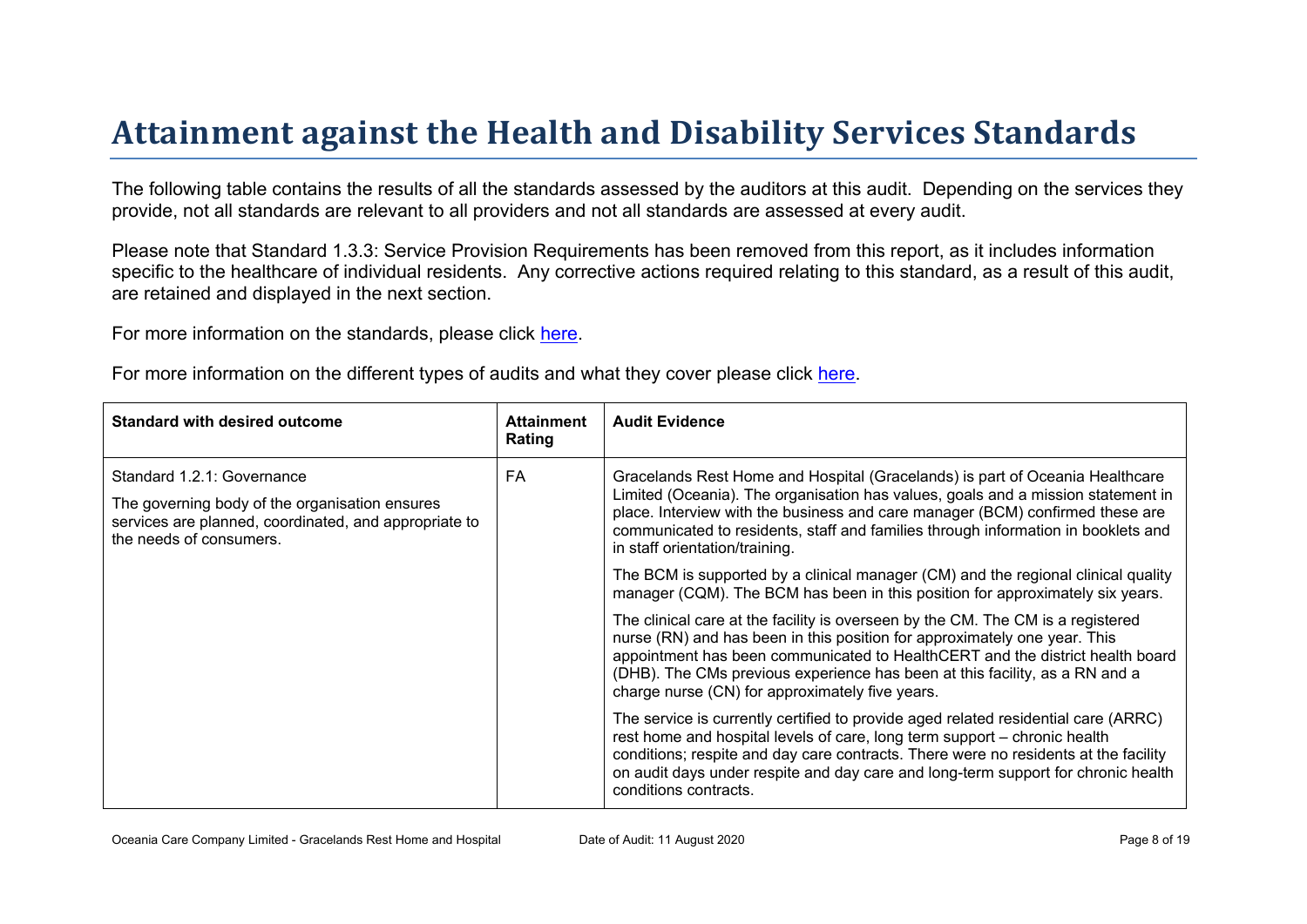|                                                                                                                                                                                                     |           | There were 76 beds occupied at the time of the audit. Occupancy included 46<br>residents requiring rest home care and 30 residents requiring hospital level care.<br>Included in these numbers were five residents under the age of 65 (two residents<br>at rest home level and three residents at hospital level of care).                      |
|-----------------------------------------------------------------------------------------------------------------------------------------------------------------------------------------------------|-----------|--------------------------------------------------------------------------------------------------------------------------------------------------------------------------------------------------------------------------------------------------------------------------------------------------------------------------------------------------|
|                                                                                                                                                                                                     |           | In June 2019 the service applied to reconfigure services to include six residents<br>receiving residential disability services and to reconfigure services to six rooms to<br>be excluded from dual purpose services to rest home care only. These requests<br>for reconfiguration did not require an on-site audit.                             |
|                                                                                                                                                                                                     |           | In July 2020 the service applied to reconfigure services to reduce the total number<br>of beds from 92 to 88. The hospital/rest home dual service beds to reduce by 4<br>beds from 86 to 82 and include 12 new licence to occupy (LTO) beds to be<br>approved. The new LTO care suites include ten studio suites and two one-<br>bedroom suites. |
|                                                                                                                                                                                                     |           | Interviews with management and observations verified that the reconfiguration did<br>not require a transition plan and the changes had little impact on the residents.<br>Prior to the changes the facility discussed changes with families and residents.                                                                                       |
|                                                                                                                                                                                                     |           | Review of rosters and interviews with management and staff confirmed there has<br>been no restructure or need for employing more staff.                                                                                                                                                                                                          |
|                                                                                                                                                                                                     |           | Key services such as food, activities and hospitality services do not require a<br>change in capacity to meet the requirements of the Health and Disability Services<br>Standards.                                                                                                                                                               |
| Standard 1.2.2: Service Management<br>The organisation ensures the day-to-day operation of<br>the service is managed in an efficient and effective<br>manner which ensures the provision of timely, | <b>FA</b> | The service has appropriate systems in place to ensure the day-to-day operations<br>of the service continue should the BCM or the CM be absent. During a temporary<br>absence of the BCM, the CM is responsible for the day to day operation of the<br>service and is supported by the regional CQM.                                             |
| appropriate, and safe services to consumers.                                                                                                                                                        |           | In the absence of the CM, the BCM or a senior RN with the support and help of<br>the regional CQM, ensures continuity of clinical services. Support is also available<br>from another Oceania facility in the region. The Oceania national support office<br>provides additional assistance when needed, confirmed at CQM interview.             |
| Standard 1.2.7: Human Resource Management                                                                                                                                                           | FA        | Oceania have human resource management policies and procedures in place that                                                                                                                                                                                                                                                                     |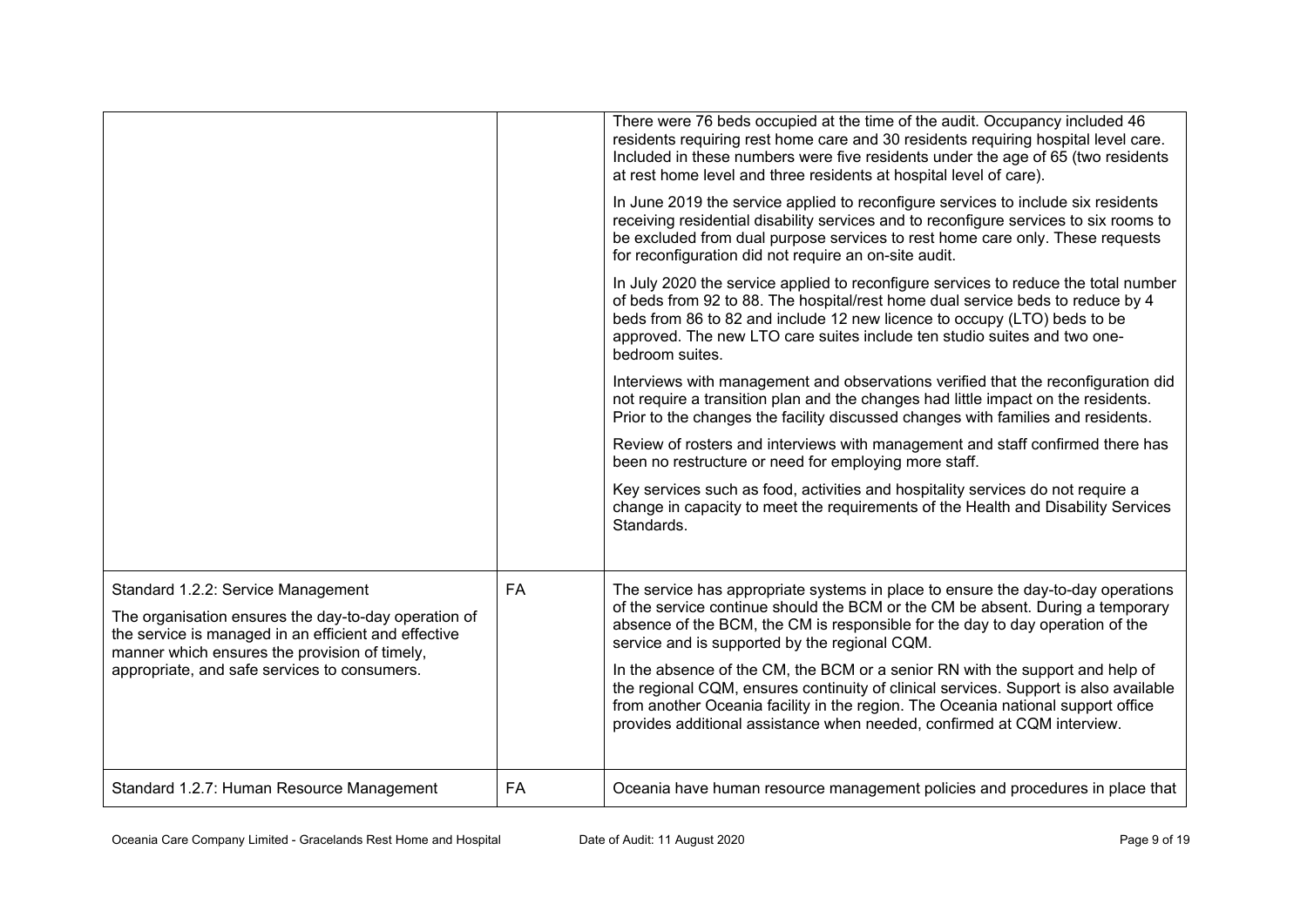| Human resource management processes are<br>conducted in accordance with good employment<br>practice and meet the requirements of legislation.                                        |           | meet the requirements of legislation and these are implemented at the facility. The<br>skills and knowledge required for each position is documented in job descriptions<br>which outline accountability, responsibilities and reporting lines.                                                                                                                                                                                                                                                                                                                                                                                                                                                                                                                                                                                                                                                                                  |
|--------------------------------------------------------------------------------------------------------------------------------------------------------------------------------------|-----------|----------------------------------------------------------------------------------------------------------------------------------------------------------------------------------------------------------------------------------------------------------------------------------------------------------------------------------------------------------------------------------------------------------------------------------------------------------------------------------------------------------------------------------------------------------------------------------------------------------------------------------------------------------------------------------------------------------------------------------------------------------------------------------------------------------------------------------------------------------------------------------------------------------------------------------|
|                                                                                                                                                                                      |           | Review of staff files evidenced: employment agreements; reference checks;<br>criminal vetting; drug testing; and completed orientation and specific<br>competencies. Current copies of annual practising certificates were sighted for<br>staff and contractors that require them to practise. An appraisal schedule is in<br>place and current staff appraisals were in the staff files reviewed.                                                                                                                                                                                                                                                                                                                                                                                                                                                                                                                               |
|                                                                                                                                                                                      |           | The organisation has mandatory, position specific orientation, ongoing education<br>and training programmes with an annual training schedule documented. New staff<br>are required to demonstrate competency on several tasks. Annual competencies<br>are completed by all staff, for example: hoist use; infection control; hand washing;<br>wound management; medication management; and moving and handling. Staff<br>complete in-service training around a variety of clinical topics. Staff interviews<br>confirmed their role in supporting and buddying new staff. Review of the 2020<br>education plan evidenced planned and implemented monthly sessions and<br>education study days. A training agreement for palliative care education services<br>with hospice service was sighted. All new care suites have ceiling hoists installed.<br>This has prompted staff training in ceiling hoist training and competency. |
|                                                                                                                                                                                      |           | Nine of fifteen RNs (including the CM) have completed interRAI assessments<br>training and competencies. All staff have undertaken at least eight hours<br>education and training hours per year. Registered nurses are supported to attend<br>external training to ensure they are continuing to build upon existing knowledge<br>and skills.                                                                                                                                                                                                                                                                                                                                                                                                                                                                                                                                                                                   |
| Standard 1.2.8: Service Provider Availability<br>Consumers receive timely, appropriate, and safe<br>service from suitably qualified/skilled and/or<br>experienced service providers. | <b>FA</b> | Oceania staffing and skill mix policy provides guidance to ensure safe staffing<br>levels within the facility meet the needs of residents' acuity and the requirements<br>of the DHB contract. The staffing policy is the foundation for workforce planning.<br>Review of service provider availability such as rostering (including skill mix)<br>verified the needs of residents are being met with adequate staff. Staffing levels<br>are reviewed for anticipated workloads, identified numbers and appropriate skill<br>mix, or as required due to changes in the services provided and the number of<br>residents.<br>The review of rosters and interviews with BCM and CM demonstrated that there                                                                                                                                                                                                                         |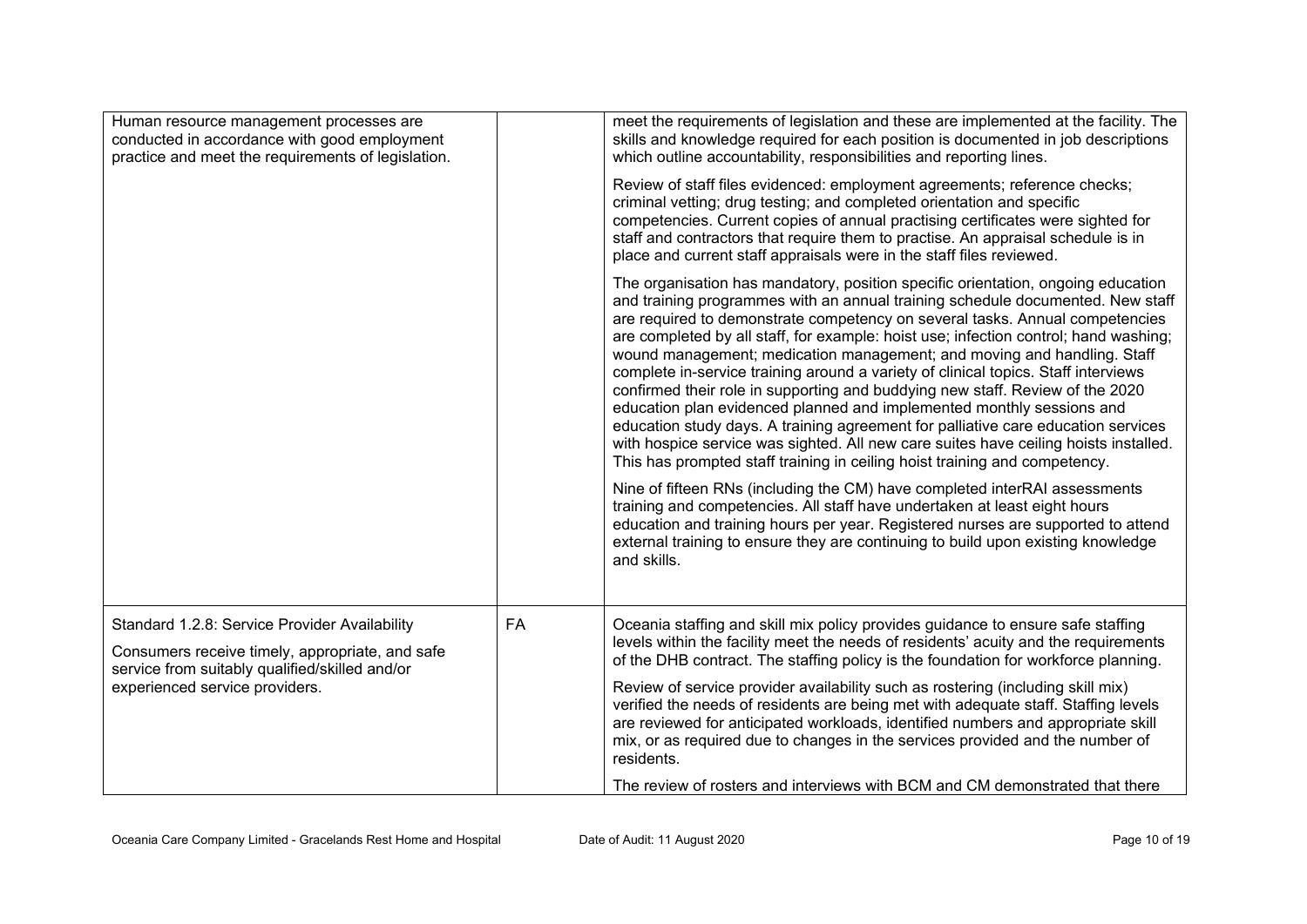|                                                                                                                                                                                         |    | are four RNs on morning shifts, two RNs on afternoon shifts and one RN on night<br>shift, supported for adequate clinical staff, such as health care assistants (HCA)<br>and enrolled nurses (EN). The facility does not have any vacancy for clinical staff;<br>confirmed at management interviews. The BCM and CM are on call after hours<br>and weekends.<br>Observation of service delivery confirmed that resident needs were being met in a<br>timely manner; confirmed at resident and family interviews. Residents and family<br>interviewed stated that staffing is adequate to meet the residents' needs. Staff<br>interviews confirmed that they have enough time to complete their scheduled<br>tasks and resident cares.<br>With the reconfiguration there is no change required to staffing. There are<br>sufficient RNs and HCAs rostered (sighted), to accommodate fluctuating<br>workloads and acuity of residents such as hospital level residents.                                                                                                                                                                                                                                                                                                                                 |
|-----------------------------------------------------------------------------------------------------------------------------------------------------------------------------------------|----|-------------------------------------------------------------------------------------------------------------------------------------------------------------------------------------------------------------------------------------------------------------------------------------------------------------------------------------------------------------------------------------------------------------------------------------------------------------------------------------------------------------------------------------------------------------------------------------------------------------------------------------------------------------------------------------------------------------------------------------------------------------------------------------------------------------------------------------------------------------------------------------------------------------------------------------------------------------------------------------------------------------------------------------------------------------------------------------------------------------------------------------------------------------------------------------------------------------------------------------------------------------------------------------------------------|
| Standard 1.3.12: Medicine Management<br>Consumers receive medicines in a safe and timely<br>manner that complies with current legislative<br>requirements and safe practice guidelines. | FA | There are medication management policies and procedures that align with<br>accepted guidelines. Medication competent RNs, ENs and senior HCAs<br>administer medications. Staff attend annual medication management education.<br>Registered nurses reconcile residents' medicines upon admission by checking<br>medicines entering the service from the pharmacy against the general<br>practitioner's (GP) prescription. Three-monthly medication reviews are completed<br>by the GP in keeping with legislative requirements.<br>Medicines are stored appropriately in clean, cool, dry environments. Medications<br>are stored in their original packaging. Medication fridge temperature checks are<br>completed. There is a process in place to manage weekly pharmacy deliveries<br>and the removal of unwanted medicines. There is evidence of six-monthly<br>pharmacy checks. There is a system in place should residents request to self-<br>administer medication. As required elixir medications are managed appropriately<br>and stored safely.<br>An observed lunch time medication round confirmed safe medication<br>administration in practice.<br>There are two controlled access medication rooms in use suitable for the size of<br>the facility and the proposed new care suites. |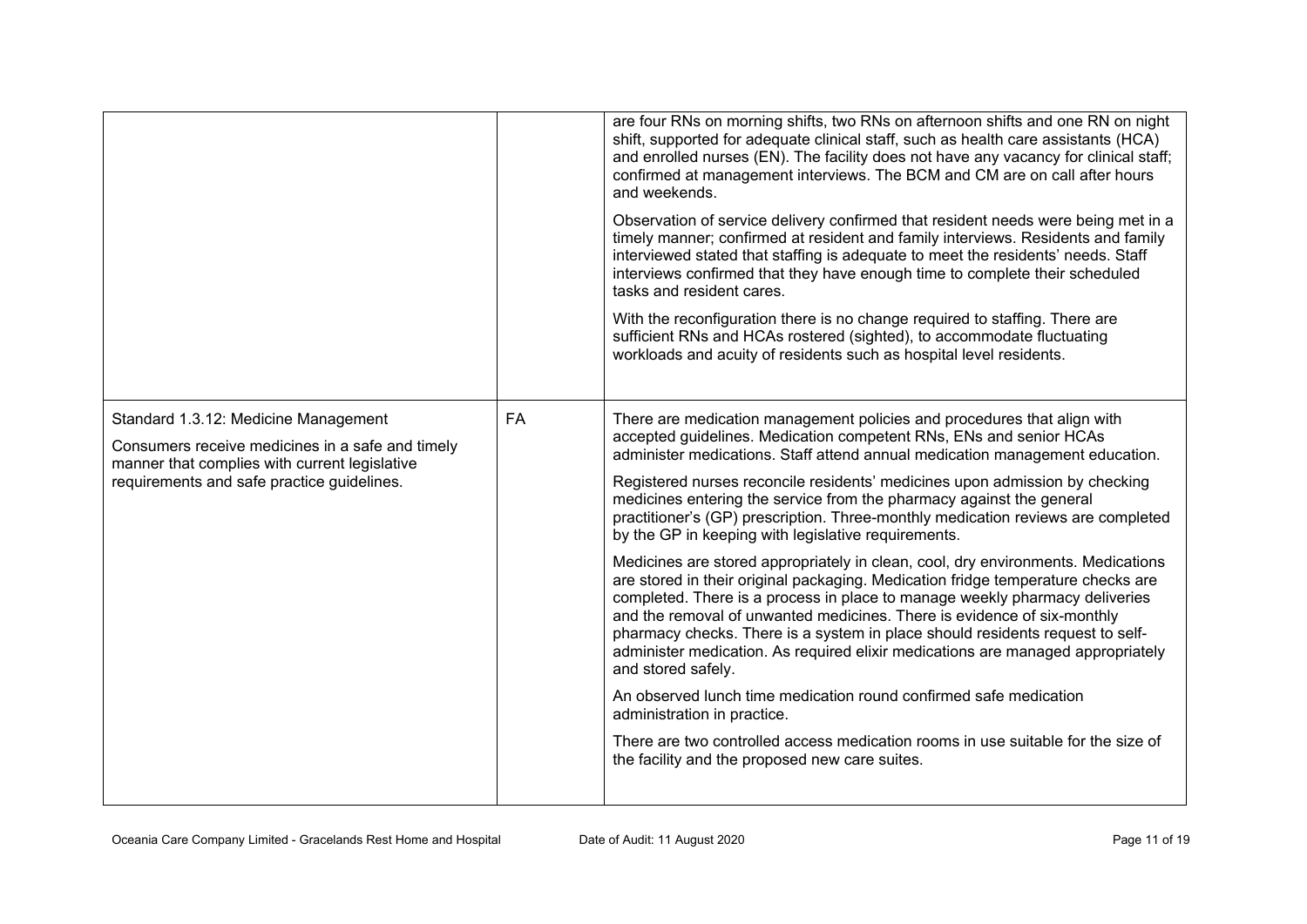| Standard 1.3.13: Nutrition, Safe Food, And Fluid<br>Management<br>A consumer's individual food, fluids and nutritional<br>needs are met where this service is a component of<br>service delivery.                                                              | FA | The food service is provided on-site and overseen by the executive chef (EC).<br>There is a four weekly seasonal menu reviewed at organisational level by a<br>dietitian.<br>The kitchen staff have completed all relevant food safety training.<br>During interview, the EC and kitchen staff identified the process for resident's<br>individual dietary preference/requirement identification through the admission<br>process following review or discussion with the resident and/or family. A system<br>and process for managing resident dietary requirements is in place and was<br>observed in practice during the kitchen visit.<br>Observation in the kitchen area evidenced cleaning schedules are adhered to,<br>food is stored and managed safely. Food temperatures taken are recorded<br>appropriately and fall within the required range. All aspects of food procurement,<br>preparation, transportation, food service and disposal of unwanted food, complies<br>with current legislation and guidelines. A food compliance certificate is in place<br>until November 2021.<br>Observation of a lunch time food service confirmed residents requiring assistance<br>with eating and drinking were supported appropriately. Residents reported their<br>food preferences were acknowledged by staff. Residents interviewed described a<br>high level of satisfaction with the food service.<br>The current food service is suitable to meet the needs of residents residing in the<br>proposed care suites. |
|----------------------------------------------------------------------------------------------------------------------------------------------------------------------------------------------------------------------------------------------------------------|----|-------------------------------------------------------------------------------------------------------------------------------------------------------------------------------------------------------------------------------------------------------------------------------------------------------------------------------------------------------------------------------------------------------------------------------------------------------------------------------------------------------------------------------------------------------------------------------------------------------------------------------------------------------------------------------------------------------------------------------------------------------------------------------------------------------------------------------------------------------------------------------------------------------------------------------------------------------------------------------------------------------------------------------------------------------------------------------------------------------------------------------------------------------------------------------------------------------------------------------------------------------------------------------------------------------------------------------------------------------------------------------------------------------------------------------------------------------------------------------------------------------------------------------|
| Standard 1.4.1: Management Of Waste And<br><b>Hazardous Substances</b><br>Consumers, visitors, and service providers are<br>protected from harm as a result of exposure to waste,<br>infectious or hazardous substances, generated during<br>service delivery. | FA | There are documented policies, procedures and guidelines for the management of<br>waste and hazardous substances, that are compliant with current legislation and<br>territorial authority requirements. These provide guidelines for staff in the<br>management of waste and hazardous substances. Local council registration for<br>medical waste expires in March 2021.<br>The management of waste and hazardous substances includes processes for<br>collection, storage and disposal of waste and recyclables that are in accord with<br>infection control principles. Chemicals are safely stored within the facility. Material<br>safety data sheets are provided by an external contractor.<br>There is provision for and availability of personal protective clothing and<br>equipment (PPE), such as: aprons; gloves; and masks. New staff receive training                                                                                                                                                                                                                                                                                                                                                                                                                                                                                                                                                                                                                                                         |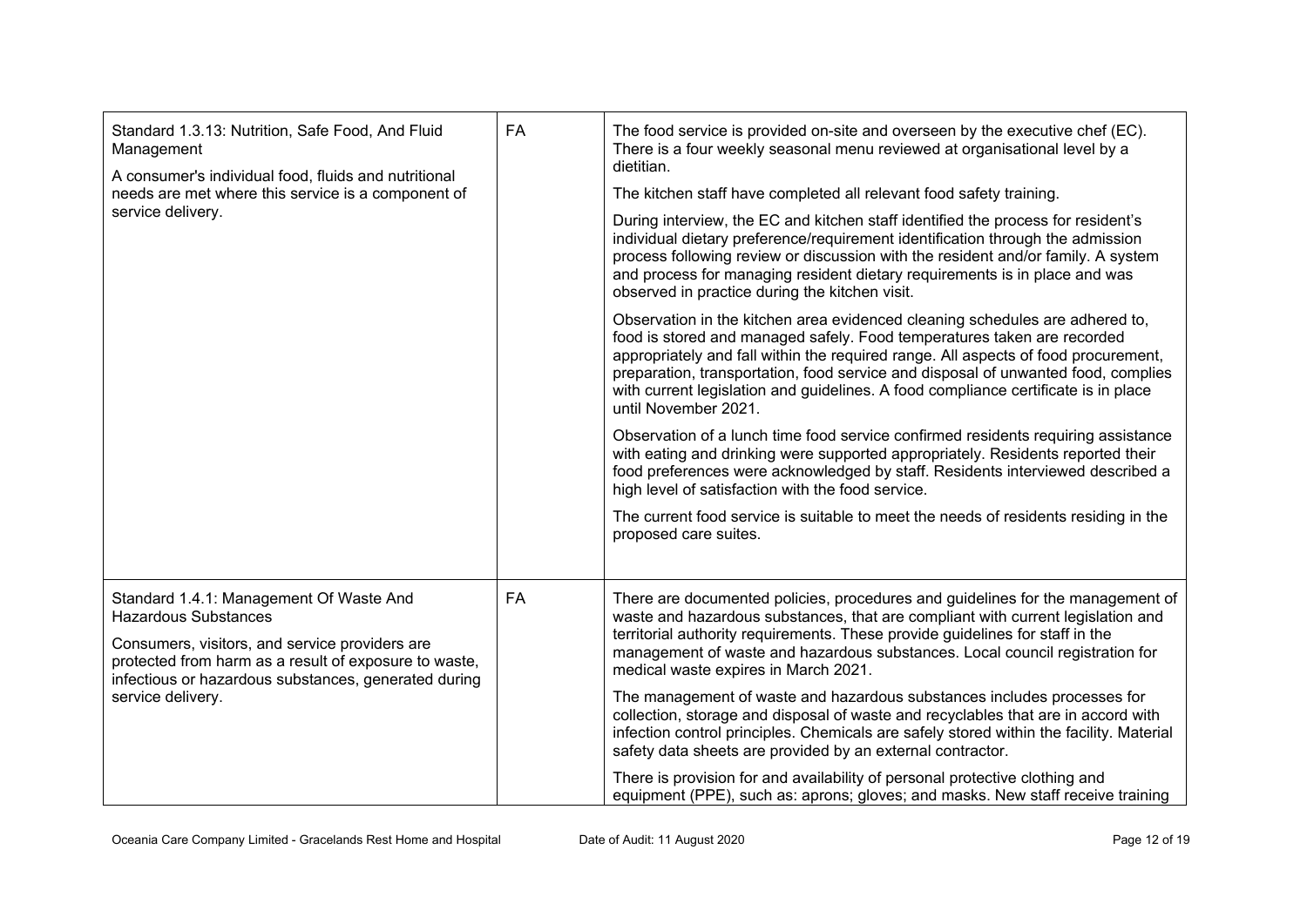|                                                                                                                                  |           | on the use of PPE and the management of waste and hazardous substances.<br>Staff interviews and staff training data confirmed this. The sluice rooms are<br>stocked with appropriate equipment and PPE.                                                                                                                                                                                                                                        |
|----------------------------------------------------------------------------------------------------------------------------------|-----------|------------------------------------------------------------------------------------------------------------------------------------------------------------------------------------------------------------------------------------------------------------------------------------------------------------------------------------------------------------------------------------------------------------------------------------------------|
| Standard 1.4.2: Facility Specifications                                                                                          | <b>FA</b> | The building warrant of fitness expires on 17 January 2021.                                                                                                                                                                                                                                                                                                                                                                                    |
| Consumers are provided with an appropriate,<br>accessible physical environment and facilities that are<br>fit for their purpose. |           | The facility reconfigured beds into 12 LTO dual purpose care suites. The 12 LTO<br>dual purpose care suites have room for mobility access and staff; an ensuite; a<br>kitchenette; heating and external light and ventilation. The care suites have<br>connection to the current call bell system.                                                                                                                                             |
|                                                                                                                                  |           | The service provides mobility access throughout the facility, meeting requirements<br>of residents including young people with disabilities (YPD). There are quiet areas<br>throughout the facility for residents and their visitors to meet and there are areas<br>that provide privacy when required. There is access to external paved courtyards,<br>garden areas with outdoor furniture and shade.                                        |
|                                                                                                                                  |           | Interview of the maintenance person confirmed there is a planned and reactive<br>maintenance schedule in place. The medical equipment had been checked and<br>calibrated for safe use. The service has a test and tag programme, this is up to<br>date, with checking and calibrating of clinical equipment annually. Hot water<br>temperatures are monitored monthly and were noted to be maintained within<br>recommended temperature range. |
|                                                                                                                                  |           | The reactive maintenance comprises of staff and residents identifying<br>maintenance issues in a maintenance log book. A review of maintenance<br>requests and staff interviews confirmed the processes for maintenance requests<br>and that repairs were conducted in a timely manner.                                                                                                                                                        |
|                                                                                                                                  |           | Visual observation confirmed there is adequate equipment to support care,<br>including care for residents with disabilities. There is a system to ensure that the<br>facility van is routinely maintained and has current warrant of fitness and<br>registration.                                                                                                                                                                              |
|                                                                                                                                  |           | Interviews with staff and observation of the facility confirmed there is adequate<br>equipment.                                                                                                                                                                                                                                                                                                                                                |
| Standard 1.4.3: Toilet, Shower, And Bathing Facilities                                                                           | <b>FA</b> | There are accessible toilets provided close to the communal areas. Separate                                                                                                                                                                                                                                                                                                                                                                    |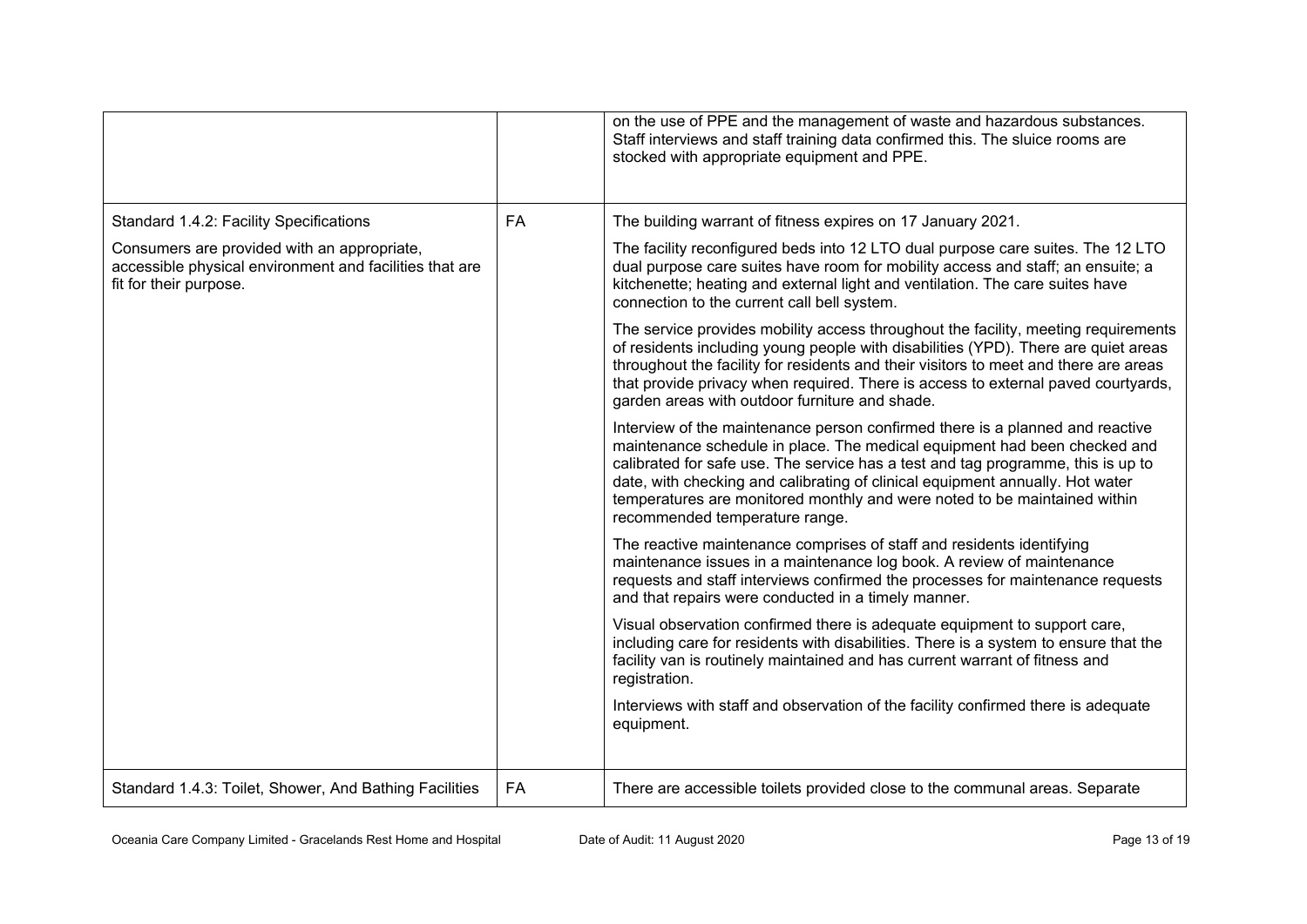| Consumers are provided with adequate<br>toilet/shower/bathing facilities. Consumers are<br>assured privacy when attending to personal hygiene<br>requirements or receiving assistance with personal<br>hygiene requirements. |           | toilets are provided for visitors and staff. All the toilets have a system that<br>indicates if it is engaged or vacant. Bathroom and showering facilities are<br>provided throughout the facility and are easily accessible.<br>The facility has 12 care suites with full ensuite bathroom facilities.<br>All shower and toilet facilities have call bells and sufficient room; approved<br>handrails; and other equipment to facilitate ease of mobility and independence.<br>Residents were observed being supported to access communal toilets and<br>showers in a manner that was respectful and preserved resident dignity.                                                                          |
|------------------------------------------------------------------------------------------------------------------------------------------------------------------------------------------------------------------------------|-----------|------------------------------------------------------------------------------------------------------------------------------------------------------------------------------------------------------------------------------------------------------------------------------------------------------------------------------------------------------------------------------------------------------------------------------------------------------------------------------------------------------------------------------------------------------------------------------------------------------------------------------------------------------------------------------------------------------------|
| Standard 1.4.4: Personal Space/Bed Areas<br>Consumers are provided with adequate personal<br>space/bed areas appropriate to the consumer group<br>and setting.                                                               | FA        | Residents' bedrooms allow residents to mobilise safely around their personal<br>space and bed area, with mobility aids and assistance, including the six rest home<br>only rooms.<br>Resident interviews confirmed there is space to accommodate furniture;<br>equipment and staff as required. The dual purpose care suites are spacious<br>enough to provide hospital level of care.<br>Residents and their families are encouraged to personalise their rooms.<br>Residents' rooms viewed were personalised with residents' own furniture;<br>possessions and memorabilia.<br>There are designated areas to store equipment such as mobility aids, wheelchairs<br>and walking frames safely and tidily. |
| Standard 1.4.5: Communal Areas For Entertainment,<br>Recreation, And Dining<br>Consumers are provided with safe, adequate, age<br>appropriate, and accessible areas to meet their<br>relaxation, activity, and dining needs. | <b>FA</b> | The facility has large dining rooms that are fully equipped with dining tables and<br>chairs of appropriate design for residential care.<br>Furniture in residents' rooms includes residents' own personal pieces; is<br>appropriate to the setting and is arranged in a manner that enable residents to<br>mobilise freely. The lounge areas can be used for activities. Residents are<br>encouraged to have meals with other residents in communal dining rooms and<br>can choose to have their meals in their room if they wish.<br>There is sufficient space in the lounge areas and dining rooms to accommodate<br>residents residing in the care suites.                                             |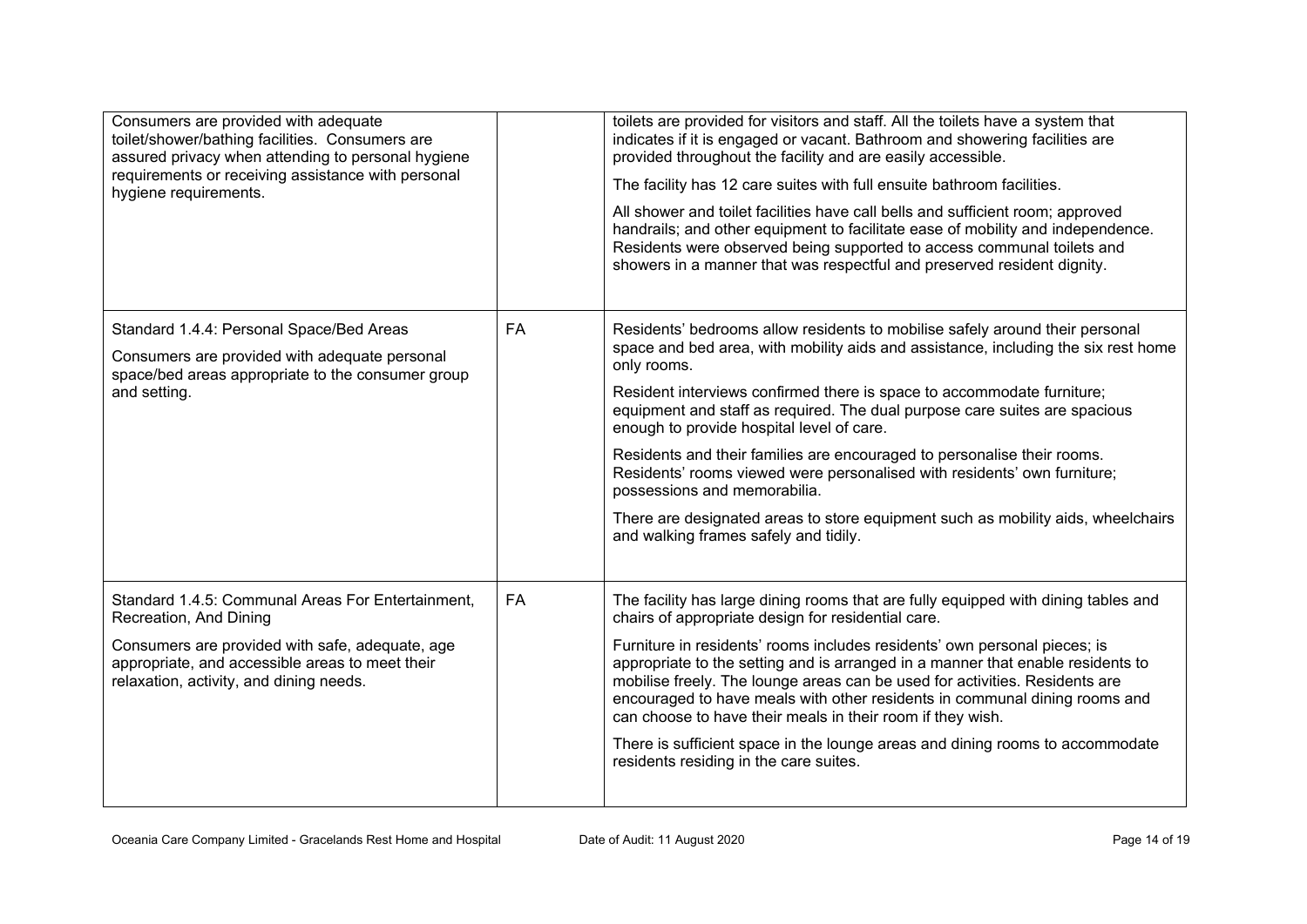| Standard 1.4.6: Cleaning And Laundry Services<br>Consumers are provided with safe and hygienic<br>cleaning and laundry services appropriate to the | FA        | All laundry including residents' personal items is undertaken off-site at another<br>Oceania facility. Clean linen and personal clothing storage trolleys are provided<br>for the management of linen at the facility.                                                                                                                                                                                                                                                             |
|----------------------------------------------------------------------------------------------------------------------------------------------------|-----------|------------------------------------------------------------------------------------------------------------------------------------------------------------------------------------------------------------------------------------------------------------------------------------------------------------------------------------------------------------------------------------------------------------------------------------------------------------------------------------|
| setting in which the service is being provided.                                                                                                    |           | There are processes in place for collection, transportation and delivery of linen<br>and residents' personal clothing. Interview with the laundry person confirmed the<br>processes relating to laundry services are implemented.                                                                                                                                                                                                                                                  |
|                                                                                                                                                    |           | Sluice rooms are available for the disposal of soiled water/waste. Hand washing<br>facilities are available throughout the facility.                                                                                                                                                                                                                                                                                                                                               |
|                                                                                                                                                    |           | The cleaning duties and procedures are documented, to ensure correct cleaning<br>processes occur and these are implemented. There are designated locked<br>cupboards for the safe and hygienic storage of cleaning equipment and<br>chemicals. The cleaner stores chemicals on a trolley whilst cleaning. Interviews<br>with cleaning staff confirmed cleaning processes are implemented and training<br>has occurred for the management of waste and hazardous materials.         |
|                                                                                                                                                    |           | The effectiveness of cleaning and laundry processes are monitored through the<br>internal audit process with no significant problems identified. Residents and a<br>family member stated they were satisfied with the laundry and cleaning services<br>at the facility.                                                                                                                                                                                                            |
| Standard 1.4.7: Essential, Emergency, And Security<br>Systems                                                                                      | <b>FA</b> | The facility has a fire evacuation plan approved by the New Zealand fire service.<br>The reconfiguration did not require the approved fire evacuation plan to be<br>updated.                                                                                                                                                                                                                                                                                                       |
| Consumers receive an appropriate and timely<br>response during emergency and security situations.                                                  |           | The facility has an emergency and business continuity plan that includes guidance<br>and resource for staff in the event of an emergency or disaster. The plan guides<br>staff in processes within the facility to prepare and respond to an emergency<br>situation. It includes a variety of possible emergency events such as but not<br>limited to: fire; earthquake; flooding; hazardous substance spills; evacuation;<br>robbery; challenging behaviour and a missing person. |
|                                                                                                                                                    |           | The service has documented systems in place for essential, emergency and<br>security services. First aid training is provided and staff who require this have<br>current first aid certificates. Review of staff files evidenced current first aid training<br>for staff. The rosters evidenced staff members on each shift with first aid training.<br>Emergency and security management education is provided at orientation and at                                              |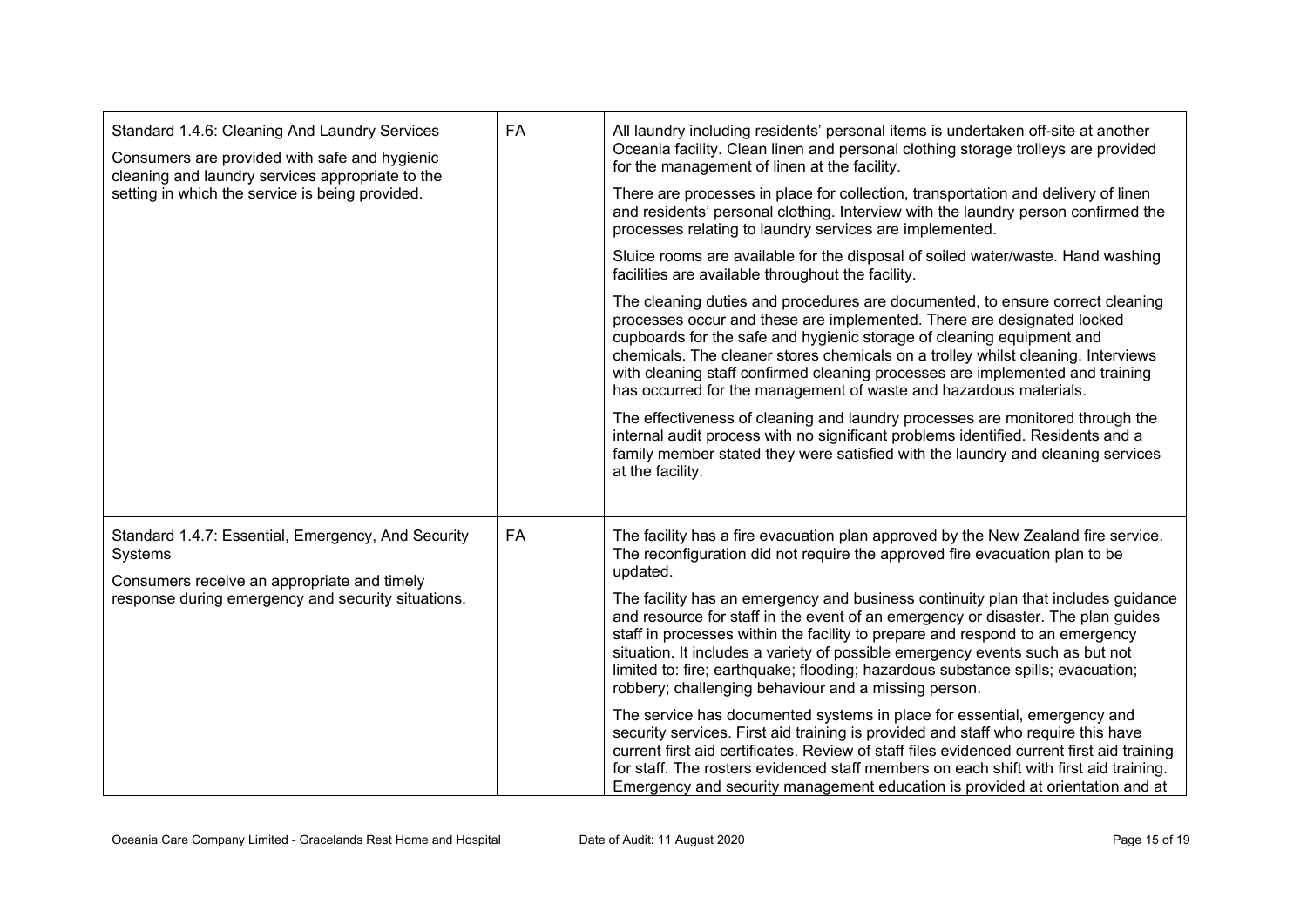|                                                                                                                |    | the in-service education programme. Staff records sampled provided evidence of<br>current training relating to fire, emergency and security. First aid equipment is<br>accessible. Emergency water supply is available.                                                                                                                                                                                                                                                     |
|----------------------------------------------------------------------------------------------------------------|----|-----------------------------------------------------------------------------------------------------------------------------------------------------------------------------------------------------------------------------------------------------------------------------------------------------------------------------------------------------------------------------------------------------------------------------------------------------------------------------|
|                                                                                                                |    | There are security systems in place to ensure the protection and safety of<br>residents, visitors and staff. The facility is locked in the evenings and at night.<br>External doors are checked by the staff at set intervals. Family members and<br>residents know the process of alerting staff when in need of access to the facility<br>after hours.                                                                                                                    |
|                                                                                                                |    | There are documented visitors' policy and guidelines available to ensure resident<br>safety and well-being is not compromised by visitors to the service. Visitors and<br>contractors are required to sign in and out of visitors' registers, as observed on<br>audit.                                                                                                                                                                                                      |
|                                                                                                                |    | Interviews and documentation confirmed that fire drills are conducted at least six-<br>monthly. Information in relation to emergency and security situations is readily<br>available/displayed for staff and residents.                                                                                                                                                                                                                                                     |
|                                                                                                                |    | Emergency equipment is accessible, current and stored appropriately with<br>evidence of emergency lighting, torches, gas and barbeque for cooking, extra<br>food supplies, emergency water and blankets. There is emergency lighting<br>throughout the facility.                                                                                                                                                                                                            |
|                                                                                                                |    | Interview with the BCM confirmed there is provision to access a generator, if<br>required. The RNs on duty are the nominated fire wardens for the facility.                                                                                                                                                                                                                                                                                                                 |
|                                                                                                                |    | There are call bells to summon assistance in all residents' rooms, including the<br>new LTO dual purpose care suites, toilets and communal areas. Call bells are<br>checked. Observation on the days of the audit and resident and family interviews<br>confirmed that call bells are answered promptly. Staff files and training records<br>demonstrated that orientation and the annual training programme includes<br>emergency and disaster procedures and fire safety. |
| Standard 1.4.8: Natural Light, Ventilation, And Heating<br>Consumers are provided with adequate natural light, | FA | Policies and procedures are in place to ensure the service is responsive to<br>resident feedback in relation to heating and ventilation.                                                                                                                                                                                                                                                                                                                                    |
| safe ventilation, and an environment that is maintained<br>at a safe and comfortable temperature.              |    | All the LTO dual purpose care suites have heat pumps to provide heat and<br>ventilation and external windows.                                                                                                                                                                                                                                                                                                                                                               |
|                                                                                                                |    | Residents are provided with adequate natural light, safe ventilation and heating.                                                                                                                                                                                                                                                                                                                                                                                           |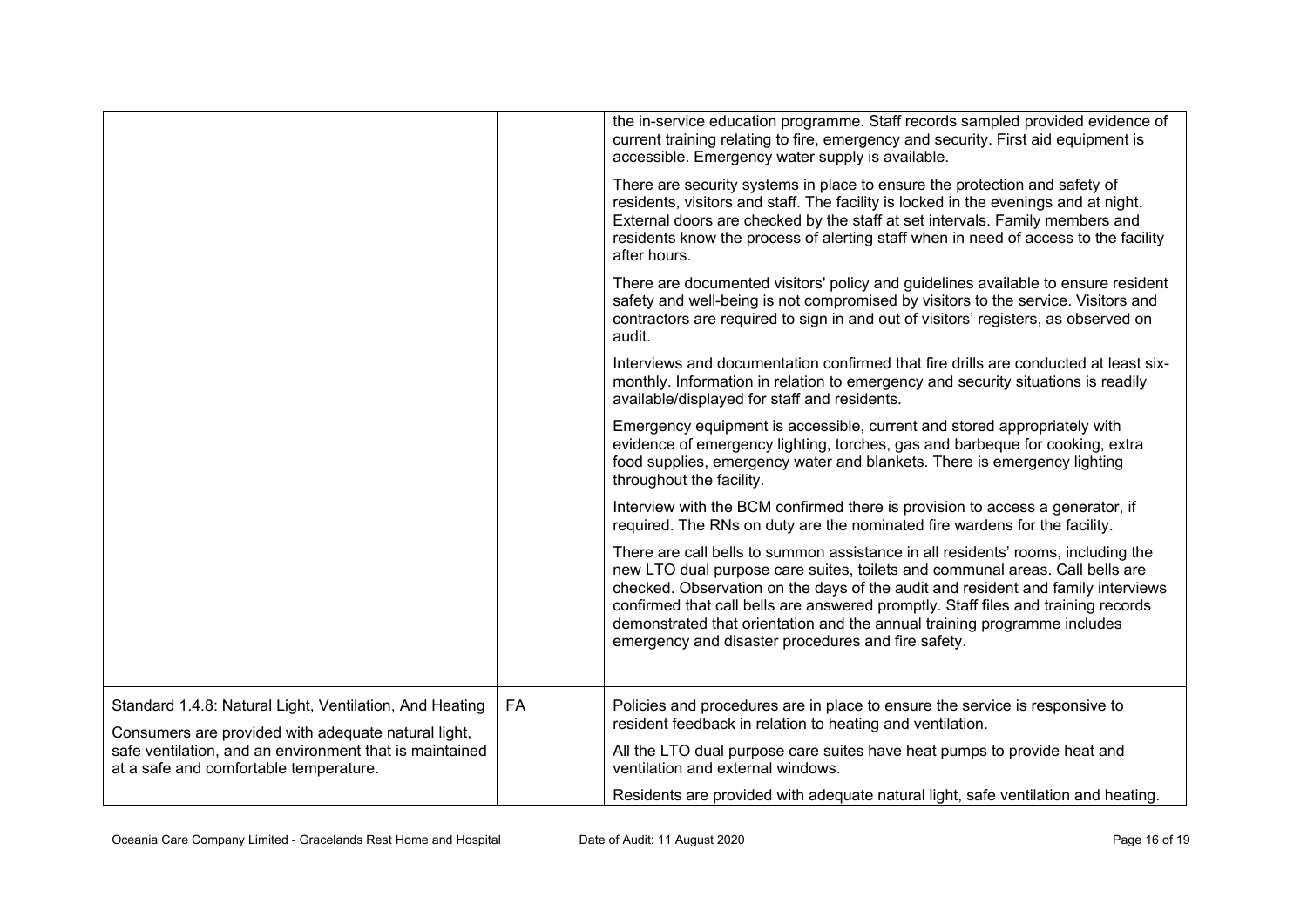|                                                                                                                                                                                                                                             |    | Family member and residents confirmed that rooms are maintained at an<br>appropriate temperature.<br>The facility has designated areas for residents and staff who smoke.                                                                                                                                                                                                                                                                                                                                                                                                                                                                                                                                                                                                                                                                                                                                                                                                                                                                                                                                                                                                                                                     |
|---------------------------------------------------------------------------------------------------------------------------------------------------------------------------------------------------------------------------------------------|----|-------------------------------------------------------------------------------------------------------------------------------------------------------------------------------------------------------------------------------------------------------------------------------------------------------------------------------------------------------------------------------------------------------------------------------------------------------------------------------------------------------------------------------------------------------------------------------------------------------------------------------------------------------------------------------------------------------------------------------------------------------------------------------------------------------------------------------------------------------------------------------------------------------------------------------------------------------------------------------------------------------------------------------------------------------------------------------------------------------------------------------------------------------------------------------------------------------------------------------|
| Standard 3.1: Infection control management<br>There is a managed environment, which minimises the<br>risk of infection to consumers, service providers, and<br>visitors. This shall be appropriate to the size and<br>scope of the service. | FA | Gracelands has an infection control programme appropriate to the size and scope<br>of the service. The infection control programme is reviewed annually at<br>organisation level.<br>The designated infection control coordinator (ICC) is a senior RN. Monthly<br>infection control meetings are facilitated and include staff from each area of<br>service management. Minutes are available to staff. Community/DHB infection<br>control meetings are attended bi-monthly by the ICC. Information from these<br>meetings is also available to all staff.<br>Education is provided to all new staff during orientation. Ongoing education is<br>provided to all staff annually or sooner as required. Interviews with the ICC and<br>CM confirmed internal audits are conducted and include hand hygiene and<br>infection control practice.<br>Observation of infection control practice confirmed staff practice safely. There<br>have been no recent outbreaks. Adherence to COVID-19 infection prevention and<br>control requirements was observed during the audit period when a lockdown was<br>initiated.<br>The infection control service is suitable to meet the needs of residents in the<br>proposed care suites. |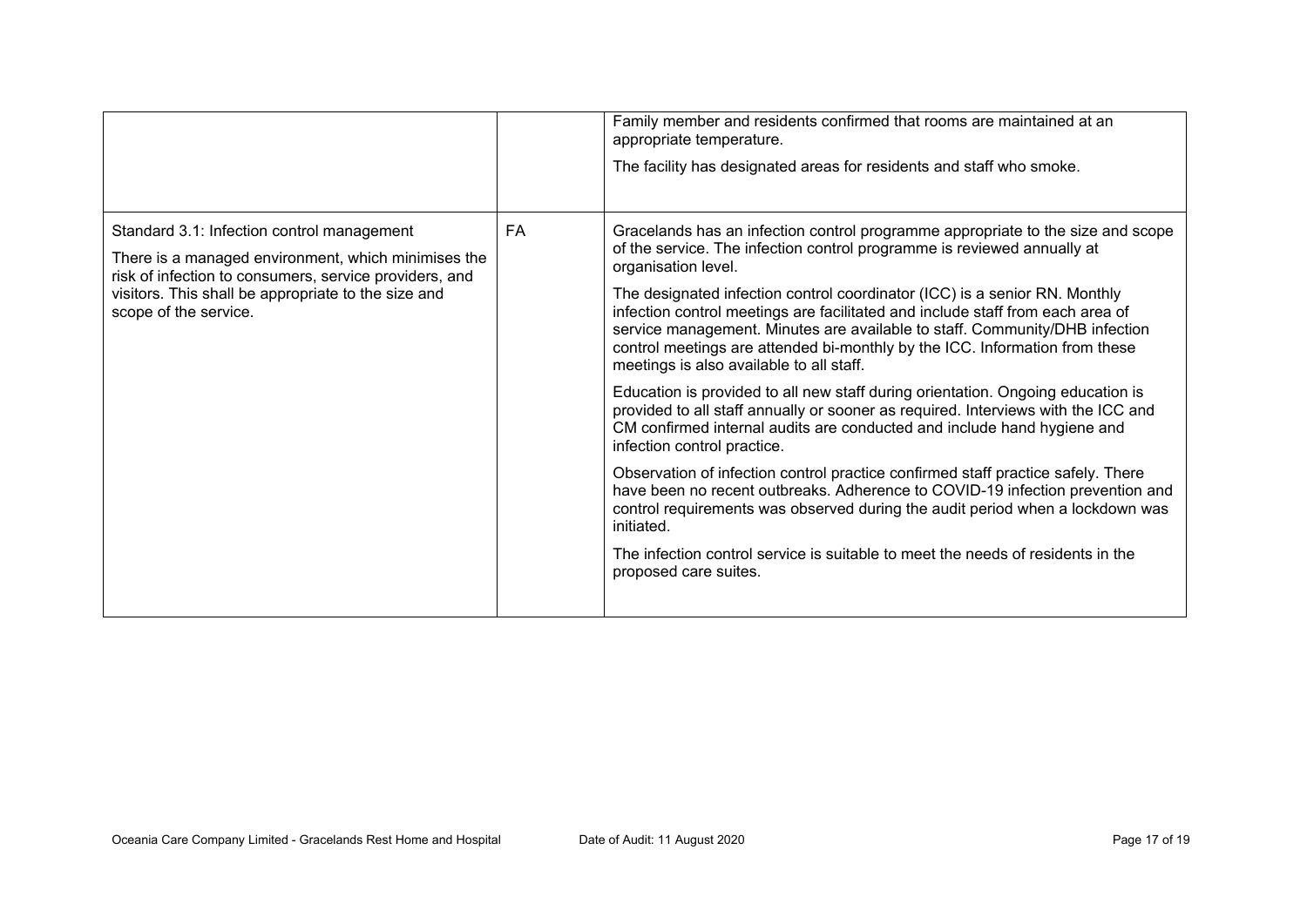# **Specific results for criterion where corrective actions are required**

Where a standard is rated partially attained (PA) or unattained (UA) specific corrective actions are recorded under the relevant criteria for the standard. The following table contains the criterion where corrective actions have been recorded.

Criterion can be linked to the relevant standard by looking at the code. For example, a Criterion 1.1.1.1: Service providers demonstrate knowledge and understanding of consumer rights and obligations, and incorporate them as part of their everyday practice relates to Standard 1.1.1: Consumer Rights During Service Delivery in Outcome 1.1: Consumer Rights.

If there is a message "no data to display" instead of a table, then no corrective actions were required as a result of this audit.

No data to display